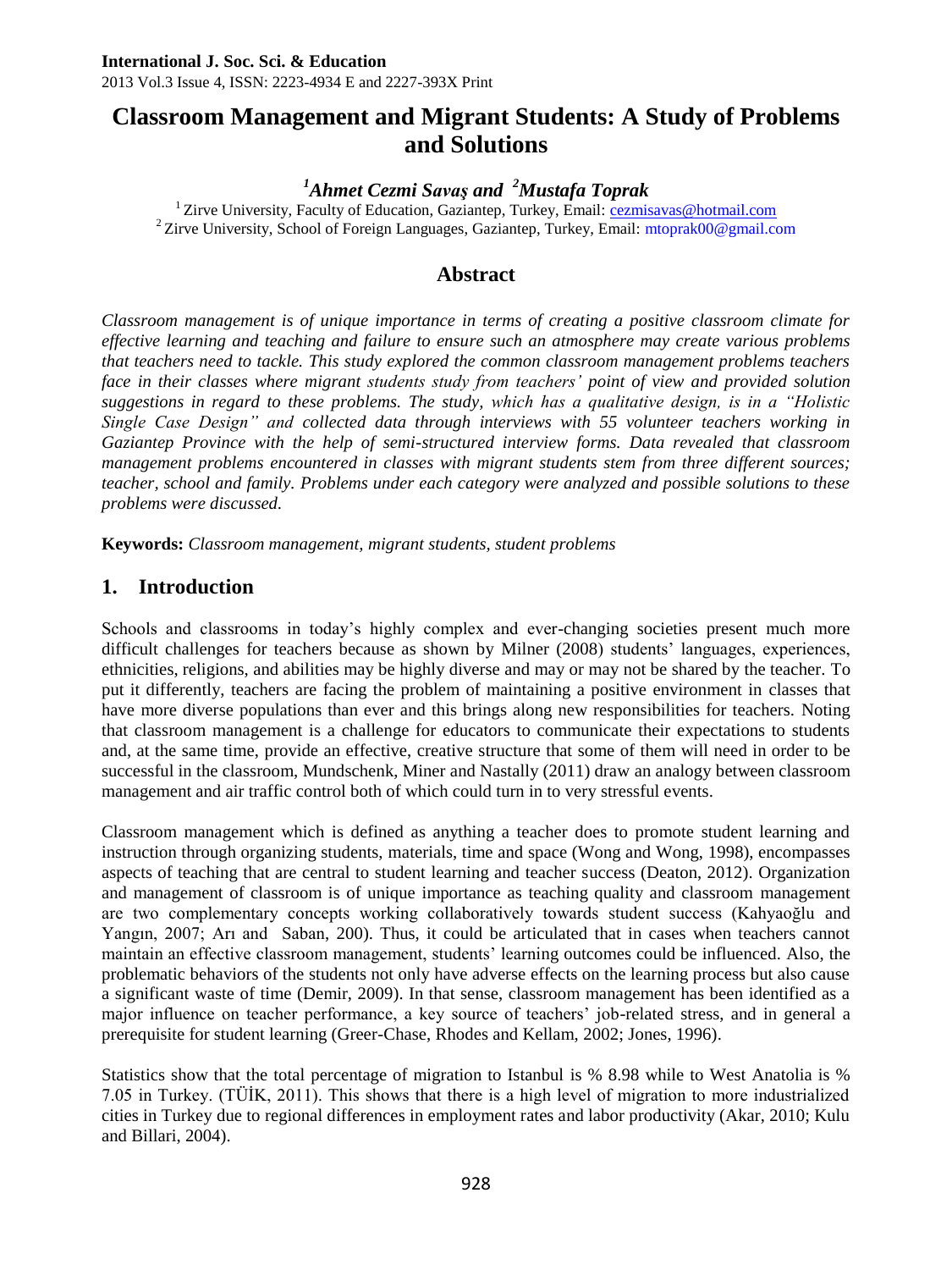The great mobility of families with school age children is consistent with the popular belief about negative effects of moving on children (Straits, 1987), and children of migrant families are considered to be disadvantaged (NESSE Report, 2008). In this new context where migrations have a central influence on students' behaviors, teachers are expected to respond proactively and constructively to misbehavior while simultaneously holding all students, including those with emotional or behavioral disorders to high academic standards (Mundschenk, et al. 2011). Students whose families migrated to urban settings due to several reasons are inclined to face certain problems in family and society which, in turn, could be reflected on their behaviors at school and in class.

These multicultural classroom settings where there are students from different ethnicities and different socio-cultural backgrounds present many challenges. One of the challenges for students and teachers is the potential misunderstanding between students and teachers with different ethnic and socio-cultural backgrounds (Tartwijk, Brok, Veldman and Wubbels, 2009; Ting-Toomey, 1999; Weinstein, Curran and Weinstein, Curran, Tomlinson-Clarke, 2004).Also, A study conducted by Phalet and Hagendoorn (1996) supported the fact that Turkish students moving to urban cities suffer from high internal adjustment problems (e.g. distress) and lowered achievement values. As migration brings problems such as loss of access to traditional means of livelihood, inability to benefit from citizenship rights, and inability to benefit from the right to education and from educational opportunities, together with housing problems, poverty, child labor (Gökşen and Cemalcılar, 2010; Yükseker, 2007), it will not be too naive to state that these problems will probably be reflected on student in class behaviors. Given that migrant students could have lower self-esteem and life satisfaction than non-migrant students (Aksel, Gün, Irmak and Çengelci, 2007) it important to state that migrant students may need more individualized interest and attention from their teachers.

Despite behavioral problems which plague teachers in classrooms with high mobility (Kebrow, 1996; Wood, Halfon, Scarlata, Newacheck and Nessim, 1993), gaining students' cooperation in urban classrooms involves establishing a classroom atmosphere in which teachers are aware of and address students' cultural and ethnic needs as well as their social, emotional, and cognitive needs (Brown, 2004).

#### *Significance of the Study*

One of the significant problems that teachers, school administrators and parents encounter is the increase in student behaviors that distort the learning atmosphere in schools (Demir, 2009). With high rates of migration within the country, these misbehaviors tend to be more complex and challenging for teachers. Since quality of education that all students deserve to get is influenced by a combination of economic, home-related and school-related factors (Akar, 2010), the problems migrants students face in their social and home environment influence their behaviors at school. Economic difficulties of families that accounts for migrants students' drop-out, malnutrition, and child labor (Baslevent and Dayıoglu, 2005) could be a factor lowering migrant students' motivation towards schooling. Migrant students misbehaviors at school could be attributed to the balance they failed to create between home and school. It is thus for sure that this has created a new challenge for teachers to handle. Analyzing these misbehaviors displayed by migrants students from teachers' perspective and exploring possible solutions they would suggest will contribute to literature as it will give insights about classroom management strategies to be used in this specific context.

#### *Aim of Study*

The aim of this study is to assess problems faced in classes with migrant students through teachers' opinions and to present possible suggestions. The effects of migration on education, problems migrant students experience during their education will be analyzed and solutions regarding these problems will also be presented.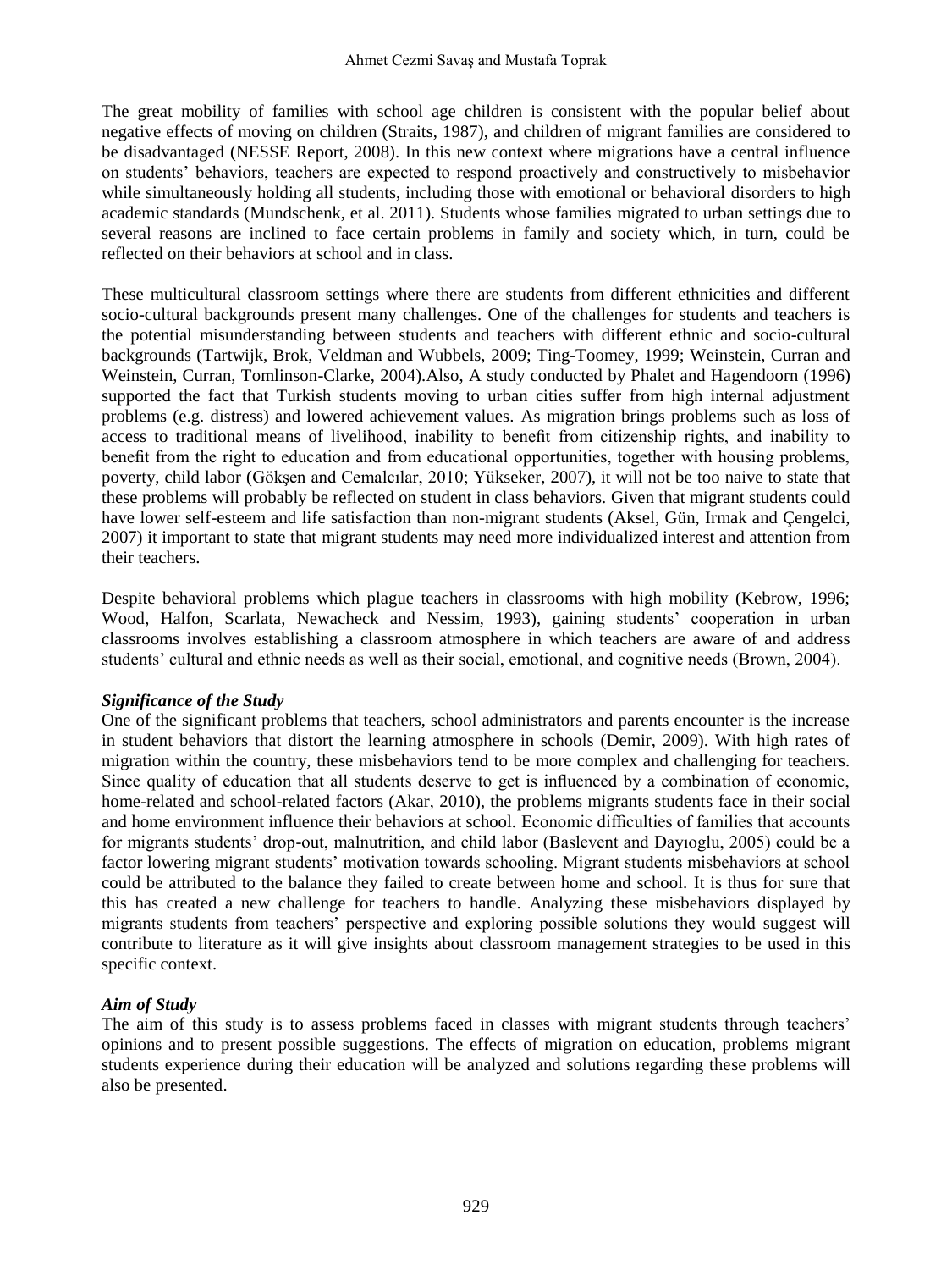# **2. Method**

The current study is a descriptive study conducted to assess and analyze the existing situation and a semistructured interview technique was used to collect qualitative data. The aim in qualitative studies is not to generalize the findings but to carrying out an in-depth investigation of the selected small sample and to analyze all possible situations (Strauss and Corbin, 1998). As there is only one unit of analysis (an individual, a school etc.) in the study, "Holistic Single Case Design" was used (Yıldırım and Şimşek, 2008).

### *Participants*

A purposeful sampling method was followed in this study. Purposeful sampling methods were developed within qualitative research design tradition. Purposeful sampling enables in-depth analysis of cases that are believed to be information-rich (Yıldırım and Şimşek, 2005). In this sampling method, criteria that are thought to be important are specified first and sample selected according to these criteria is thought to represent all qualities of the population (Tavşancıl and Aslan, 2001). 63 teachers working in schools selected as target study group were asked for an interview and 55 of them volunteered for an interview. Study group of the research consist of 55 teachers working in 5 primary schools located in suburbs during Fall 2012 educational terms in Gaziantep Şahinbey town. Table 2 illustrates distribution of participant teachers based on gender and age variables.

| Teachers $(N=28)$ |    |               |
|-------------------|----|---------------|
| Gender            | f  | $\frac{6}{9}$ |
| Female            | 34 | 61,8          |
| Male              | 21 | 38,2          |
|                   |    |               |
| Age (years)       | f  |               |
| 30 and below      | 10 | 18,1          |
| $31-40$           | 32 | 58,2          |

|  |  | Table 2. Distribution of Teachers Based on Demographic Variables |  |
|--|--|------------------------------------------------------------------|--|
|  |  |                                                                  |  |

As can be seen on Table 2, most participants are female  $(N=34; 61.8 %)$  and most teachers are at their middle ages ranging between 31-40 years old (N=32; 58,2 %).

### *Data Collection Instruments*

Through semi-structured interviews, 2 questions were asked to primary school teachers so as to asses teachers' perceptions related to problems created by migration in their classroom management and their solutions. The questions are: "*What are the problems you experience in terms of classroom management in your classes where students who have migrant study?"* and *"What can be done to solve these problems?"*. The best use provided by semi-structured interviews is that they help collect data in a more systematic way and it thus creates more comparable knowledge as they are conducted depending on a pre-prepared interview protocol. Related literature was reviewed and expert opinions were collected prior to preparation of classes.

### *Data Collection and Analysis*

Data were collected from teachers through semi-structured interview form during Fall semester of 2011/12 academic year. Content and descriptive analyses were carried out as suggested by Schloss and Smith (1999). These suggested steps are transcription, reliability analysis, coding theme formation and interpreting. Data was first transcripted into written form. Data were written without any comments to increase internal validity. Prior to creation of interview form related literature was reviewed to increase internal validity and thus, contextual framework was formed. In order to increase external validity and reliability, all processes were clearly explained. Data collection tools, research group, research design and data analysis were presented in detail. Experts were consulted so as to increase the validity of semi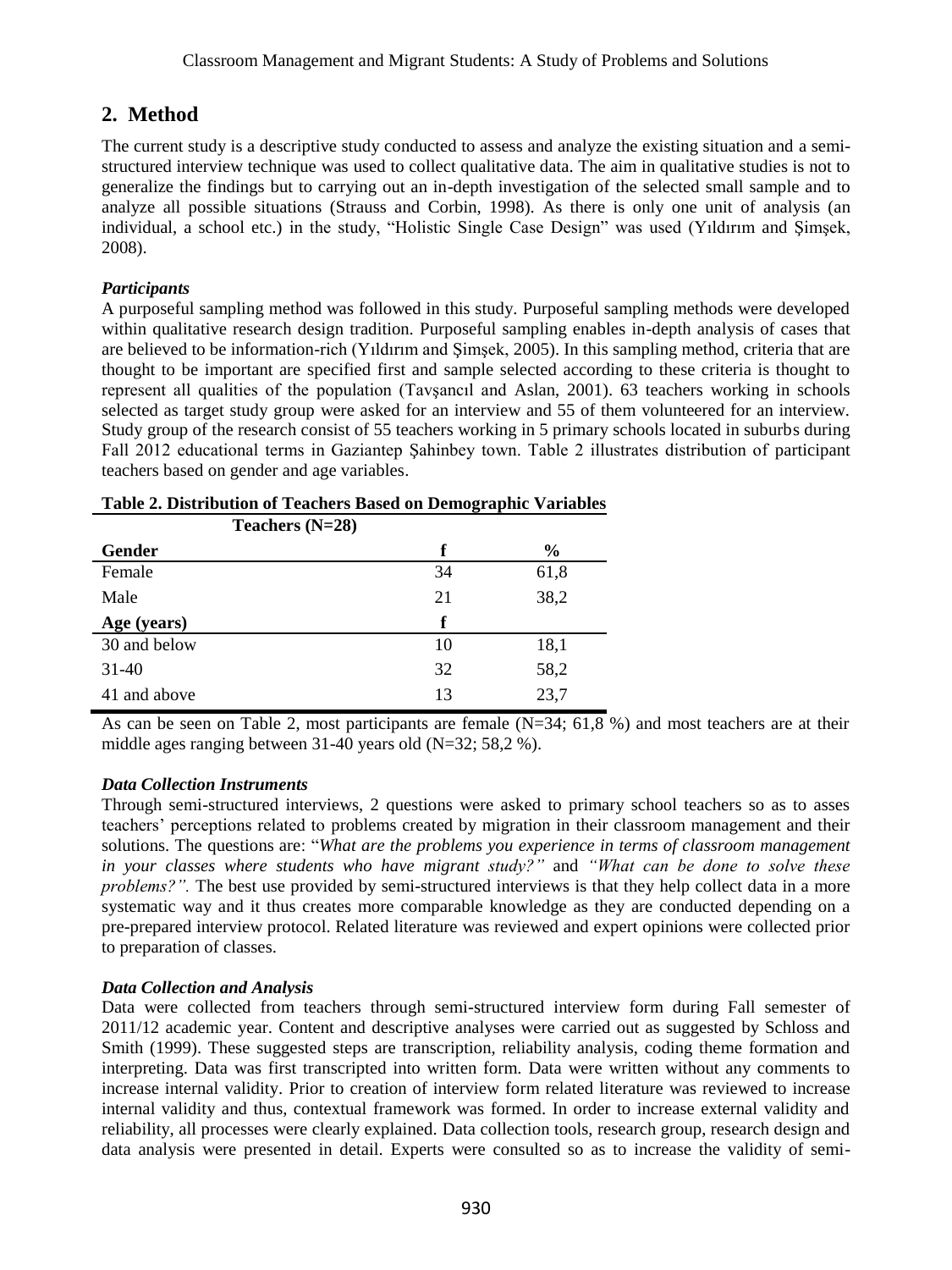structured interview forms. For the purpose of increasing the reliability of qualitative measures, interviews were recorded and also the researcher took some notes. Later, content analysis was conducted through which shared codes and categories were determined. Themes were created based on these codes. Also, another researcher who is an expert on qualitative data used the same process by using the same data and new findings were collected. These findings were compared with the findings of our research and both were found to achieve 87 % compatibility. Frequencies of themes were given on tables during summarization process.

Descriptive analysis was used in the analysis of collected data in the research based on semi-structured interview technique. The most striking comments made by participants were given in quotation mark under the themes table. This is another factor increasing the reliability of qualitative research. 55 teachers' interview protocols recorded were numbered from 1 to 55 and the number belonging to that specific teacher was written in parenthesis after opinions of teacher were given.

### **3. Findings and Discussion**

When all problems in answers given by 55 teachers to the question: "What are the problems you experience in terms of classroom management in your classes where students who have migrant study?" were categorized, 21 problems were specified in total. Table 2 shows related dimensions, frequencies and percentages in descending order.

|                                                | Related   |                |               |
|------------------------------------------------|-----------|----------------|---------------|
| <b>Problems</b>                                | dimension | f              | $\frac{0}{0}$ |
| Crowded classes                                | school    | 23             | 15,6          |
| Lack of technology and visual materials        | school    | 16             | 10,9          |
| Absence of study environment for students      | family    | 15             | 10,2          |
| Lack of hygiene at school                      | school    | 14             | 9,5           |
| Too much noise in classes                      | teacher   | 13             | 8,8           |
| Exposure to violence at school                 | school    | 12             | 8,2           |
| Lack of interest in lessons                    | teacher   | 8              | 5,4           |
| Students' inability to understand the lesson   | teacher   | 8              | 5,4           |
| Lack of financial support for student          | family    | 8              | 5,4           |
| Insufficient nutrition for students            | teacher   | 4              | 2,7           |
| Too early class start time in the morning      | school    | 4              | 2,7           |
| Lack of in-class discipline                    | family    | 4              | 2,7           |
| Lack of in-class activities                    | teacher   | 3              | 2,0           |
| <b>Transportation problems</b>                 | school    | 3              | 2,0           |
| Insufficient number of laboratories            | school    | 3              | 2,0           |
| Student' late class entrance or not showing up | family    | 3              | 2,0           |
| Not having graded classes                      | school    | $\overline{2}$ | 1,4           |
| Insufficient number of teachers                | school    | $\overline{2}$ | 1,4           |
| Family pressure and violence                   | family    |                | 0,7           |
| Child labor                                    | family    | 1              | 0,7           |
| <b>TOTAL</b>                                   |           | 147            | 100           |

| Table 2. Related dimensions, frequencies, percentages and classroom management problems faced |  |  |  |
|-----------------------------------------------------------------------------------------------|--|--|--|
| in classes where migrant students study                                                       |  |  |  |

As shown on Table 2, problems teachers experience in classes with migrant students are presented in accordance with their frequencies. 3 separate categories as dimensions related to these problems: teacher, school and family. Tables were created based on each dimension and data was interpreted according to these tables below.

When "*teacher-related*" problems are analyzed based on answers given by 55 teachers to the question: "*What are the classroom management problems you experience in classes with migrant students*", 5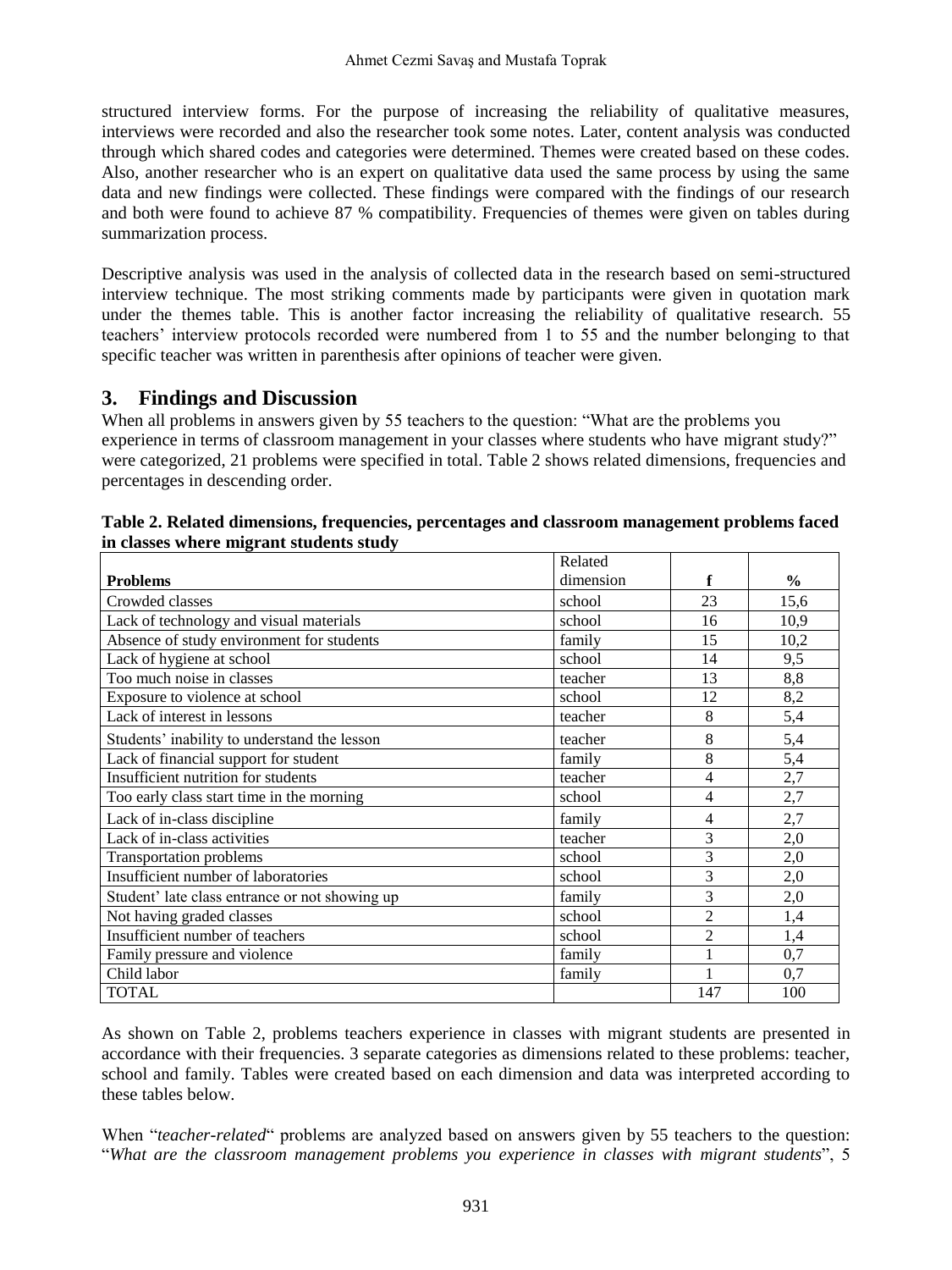problems were determined in total. Table 3 shows frequencies and percentages of problems related to teachers in descending order.

| <b>Problems</b>                              | f  | %     |
|----------------------------------------------|----|-------|
| Too much noise in classes                    | 13 | 36,1  |
| Lack of interest in lessons                  | 8  | 22,2  |
| Students' inability to understand the lesson | 8  | 22,2  |
| Lack of in-class discipline                  | 4  | 11,1  |
| Lack of in-class activities                  | 3  | 8.3   |
| <b>TOPLAM</b>                                | 36 | 100,0 |

**Table 3."Teacher-related" classroom management problems in classes with migrates students**

As illustrated in Table 3, *noise problem* is the most frequently cited problem (13 participants) in "teacherrelated" category by teachers who teach in classes with migrant students. While the high amount of noise and lack of in-class discipline (4 participants) can be explained by crowded class, which is presented, on Table 4, it could also be attributed to teacher's classroom management incompetence. Schools where migrant students go to are located in suburbs areas of the city and young and inexperienced teachers are appointed to these schools. Similarly, lack of in-class activities (3 participants) that can be a result of lack of teacher's experience affects students' motivation towards the class which lead to lack of interest in class (8 participants) and inability to understand the lesson.

Teachers' experience in dealing with in-class disruptive behaviors is of great significance since experience shows teachers what works and what does not work in classroom settings. As shown in the study conducted by NCES (1996) to asses the effects of teacher preparation, a majority of teachers felt "very-well prepared" to maintain classroom order and discipline and teachers with three or fewer years of teaching experience were less likely to feel so well prepared which was seen as the main reason why less experienced teachers have more classroom management problems. The same study also showed that beginning teachers rated management their number one problem. A recent study on diverse intercultural communities in Turkey shed light on this issue and it revealed that teachers have little experience or knowledge of how to deal with classroom diversity (Akar, 2010). That experienced teachers tend to have the ability to prioritize tasks and to selectively attend to a number of key classroom matters (Hagger and McIntyre, 2000) signifies that experienced teachers are more likely to handle disruptive behaviors more effectively given that they are generally able to manage the dynamic nature of a classroom setting and to deal effectively with the most salient aspect of a classroom unpredictability (Ritter and Hancock, 2007; Doyle, 1986).

Some classroom management related expressions put by teachers are directly given in quotations marks below:

*"Since class is too noisy, I find it hard to understand the class (Participant 15)*

*"Students show no interest in class taught, they play with their pencils etc." (Participant 23)*

*"Students sometimes walk around the class during lesson, some other talk. It resembles anything but a class" (Participant 40).*

When "*school-related*" problems are analyzed based on answers given by 55 teachers to the question: "*What are the classroom management problems you experience in classes with migrant students*", 9 problems were determined in total. Table 4 shows frequencies and percentages of problems related to school in descending order.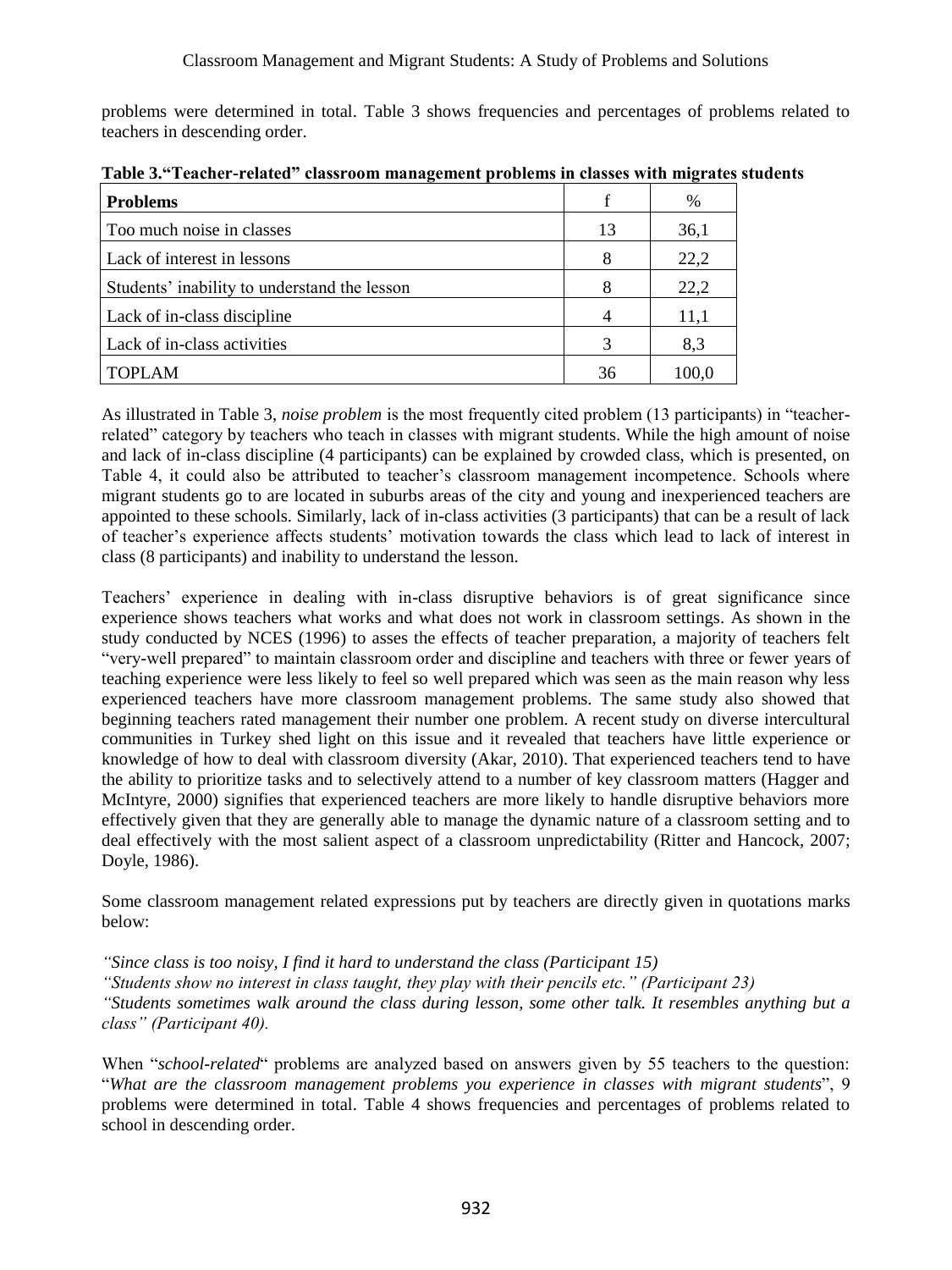| <b>Problems</b>                                |                             | $\frac{0}{0}$ |
|------------------------------------------------|-----------------------------|---------------|
| Crowded classes                                | 23                          | 29,1          |
| Lack of technology and visual materials        | 16                          | 20,3          |
| Lack of hygiene at school                      | 14                          | 17,7          |
| Exposure to violence at school                 | 12                          | 15,2          |
| Too early class start time in the morning      | 4                           | 5,1           |
| Insufficient number of laboratories            | 3                           | 3,8           |
| Student' late class entrance or not showing up | 3                           | 3,8           |
| Not having graded classes                      | $\mathfrak{D}$              | 2,5           |
| Insufficient number of teachers                | $\mathcal{D}_{\mathcal{L}}$ | 2,5           |
| <b>TOPLAM</b>                                  | 79                          | 100.0         |

**Table 4."School-related" classroom management problems in classes with migrates students**

As illustrated in Table 3, *crowded classes* is the most frequently cited problem (13 participants) in "school-related" category by teachers who teach in classes with migrant students. This situation can be explained by that population density of specified areas is high rather than insufficient number of schools built by the government. It can be observed that migrant families tend to have many children. As a result of high number of students at each school, school administrations divide the school into two sessions: morning to noon session and noon to evening session as a result of which students have to get up early and be at school at an early hour (4 participants). Early-hour class start creates a negative situation in terms of students' psychological well-being and their performance.

Lack of teaching materials (16 participants), lack of laboratories (3 participants) and insufficient number of teachers (2 participants) could be interpreted by that fact that the government does not invest properly on schools here, does not provide necessary financial support or that these problems are not discerned by the government. Considering states need to maintain social justice, it should be remembered that government should ensure quality education even in the remotest areas of a country just like it should at central areas. As illustrated in ERG Report (2011), the average number of students per teacher in Turkey is 20, it is 27 in South East Region extending to 33 in some provinces like Şanlıurfa (p.183-184). This imbalance across regions is likely to affect teaching and learning quality in classes, which also shows that the government needs to take some steps to help buffer this discrepancy.

Lack of hygiene at schools (14 participants) is a problem that is mentioned by many participants, but this problem could be solved easily by school administration. School administration could hire a part-time cleaning staff with the support from school-family union which could contribute to a clean school environment.

One of the surprising problems is students' exposure to violence, which was mentioned by a considerable number of participants. That the problem of lack of discipline presented on Table 3 is sometimes tried to be solved though use of violence by teachers and administrators is highly thought-provoking. Due to low socio-economic status of family and lack of parents' educational background, parents might have found it difficult to emotionally support their child that is reflected on students' disruptive behaviors. Students whose parents have lower socio-economic status are inclined to experience poverty and poverty status has been found to be a risk factor for violence exposure in low-income communities (Hong and Espelage, 2012; Chauhan and Reppucci, 2009; Halliday-Boykins and Graham, 2001). Carlson (2006) who has taken poverty as a risk factor for bullying and peer victimization has found out that impoverished youth were significantly more likely to be exposed to peer violence in school. The study by Unnever and Cornell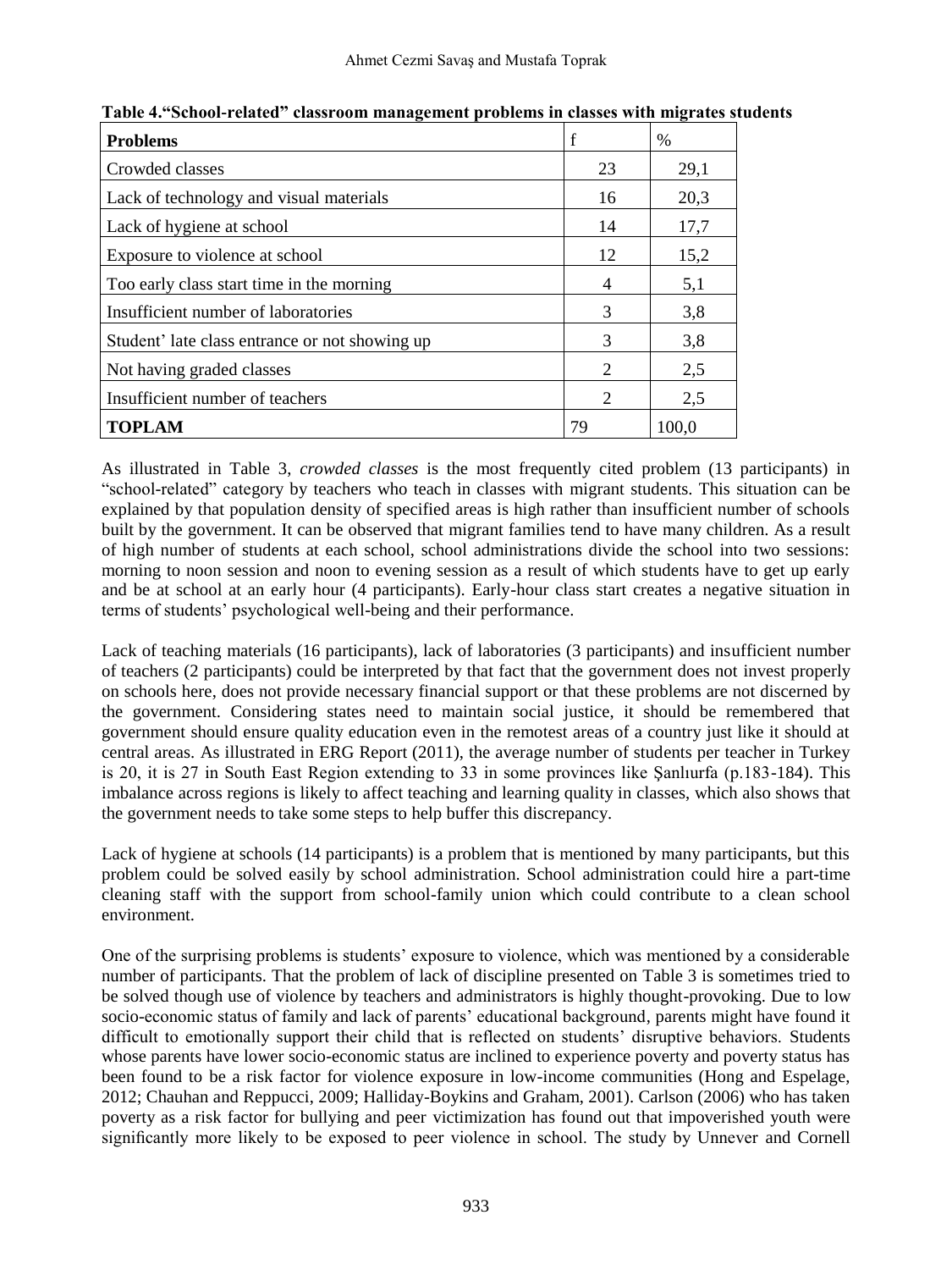(2004) support this finding by stating that low-income youth are more likely to hold positive attitudes toward peer aggression.

Pfutts (1978) who has also found out that children witnessing violence at home can also have serious school problems such as poor attendance, low academic achievements, dropping out of school, and difficulty obeying school rules at school supports this finding. Thus, it could be stated that children who witness domestic violence have more physical and psychological problems compared to children who do not experience that type of violence in the home (Mertoğlu and Aydın, 2012). In addition to domestic violence, some disruptive behaviors could be the result of school violence experienced by students. Victimization of students by school staff or peers should be recognized as a problem that may contribute to student alienation and aggression (Hart, 1987; Hyman et al., 1997). Alikaşifoğluet et.al., (2004)'s report that shows that 42 percent of 1,720 inner city public high school students reported having been in a physical fight within the last 12 months; 8 percent of female and 28 percent of male students had been in a fight with a friend; 7.5 percent had been bullied with a weapon on school grounds; and 8 percent carried a weapon with them in schools provides clear links to the degree of school violence Turkish students could have experienced.

Some classroom management related expressions put by teachers are directly given in quotations marks below:

"*46 students in class is high number, class finishes if I spare 1 minute for each student." (Participant 32) "We need technological and visual material that we can use in class." (Participant 3)*

*"School is dirty, even the color of floors turned to black." (Participant 51)*

*"Some students who break the rules are beaten and there is not much improvement." (Participant 20)*

*"There are many students who come to class late, students who come to school but not to class, I think this is a serious issue."(Participant 44)*

*"I wish classes were divided by levels so that intelligent students are not wasted…" (Participant 25).*

When "*family-related*" problems are analyzed based on answers given by 55 teachers to the question: "*What are the classroom management problems you experience in classes with migrant students*", 6 problems were determined in total. Table 5 shows frequencies and percentages of problems related to family in descending order.

| <b>Problems</b>                          |    | %    |
|------------------------------------------|----|------|
| Absence of study environment for student | 15 | 46,9 |
| Lack of financial support for student    | 8  | 25,0 |
| Insufficient nutrition for students      | 4  | 12,5 |
| <b>Transportation problems</b>           | 3  | 9,4  |
| Family pressure and violence             |    | 3,1  |
| Child labor                              |    | 3,1  |
| <b>TOTAL</b>                             | 32 | 100  |

| Table 5."Family-related" classroom management problems in classes with migrates student |  |  |
|-----------------------------------------------------------------------------------------|--|--|

As illustrated on Table 5, *absence of study environment* is the most frequently cited problem (15 participants) in "family-related" category by teachers who teach in classes with migrant students. This problem can be considered together with insufficient nutrition for students (4 participants) and lack of financial support for student (8 participants). As shown in explanations on Table 4, low socio-economic status of families living in suburbs where most migrant families live could be seen as a reason for this situation because these families generally work on minimum wages and have crowded family structures.

This situation is exemplified in Hung et al. (2010)'s research that revealed that family affluence had a linear association with health-enhancing behaviors. Ulukanlıgil and Seyrek(2004) who studied the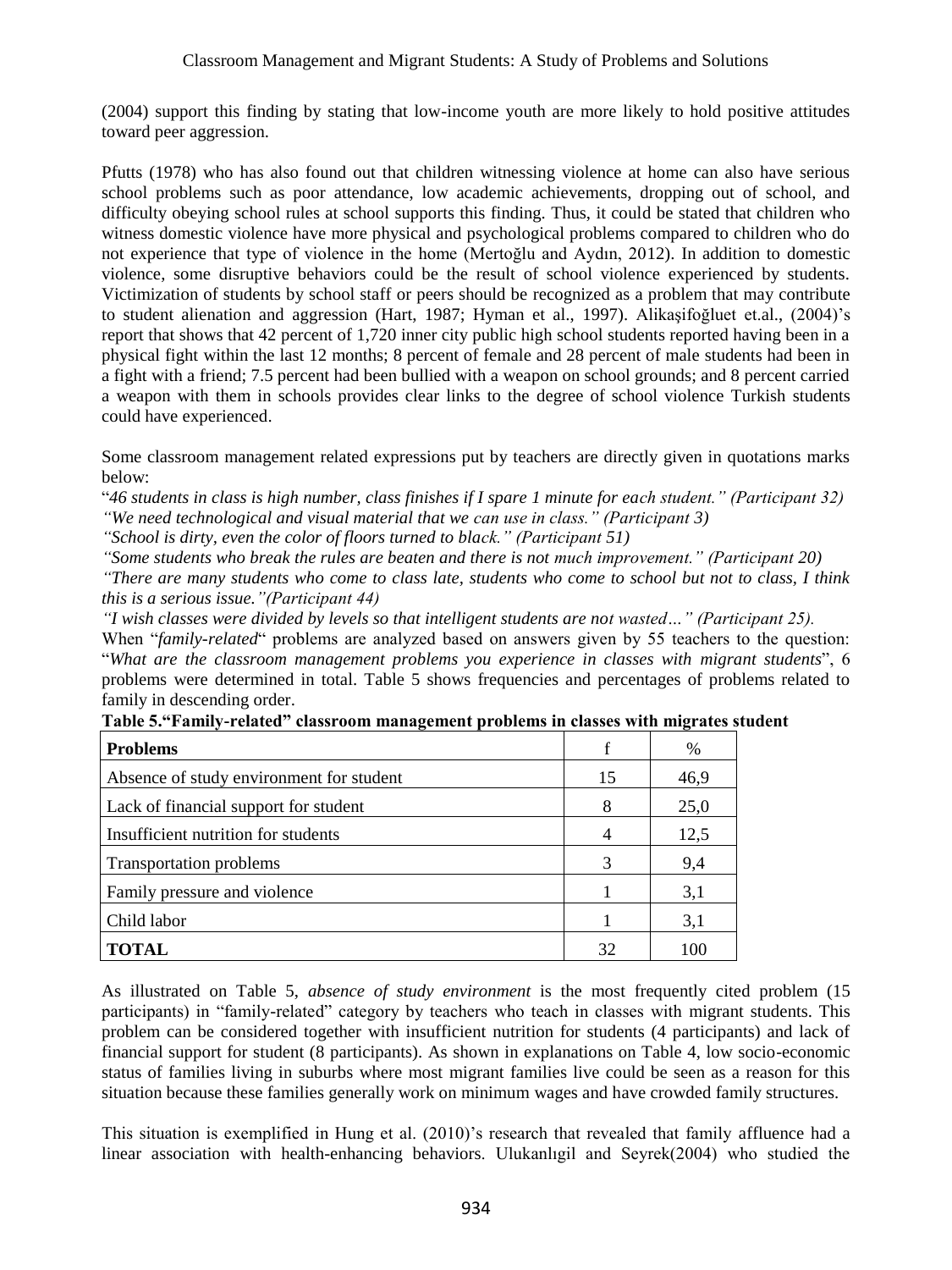malnutrition of school children in Şanlıurfa Province (an underdeveloped region of south-eastern Turkey) also showed it was common for % 50 of children to attend school without eating breakfast or lunch and that most of the children ate tomato paste sandwiches to satisfy their hunger at school. The same study showed that 13% of children were working after school; they were generally street vendors, shoe shiners, or bag carriers at the bazaars.

Though it is illegal, some families have their children work at young ages as a result financial difficulties (1 participant).It is seen that especially in eastern part of Turkey since most of the shantytown residents are seasonal workers and all family members migrate to the cotton plantations between May and December every year (Ulukanlıgil and Seyrek, 2004). According to Turkish Statistics (2007), % 5.9 of 6- 14 years old children are involved in child labor, which affect student performance and behavior at school. Since child labor generates negative effects that hinder the child's cognitive, emotional and social development (Holgado et al., 2012; Amar et al., 2008), it is likely to affect his/her behaviors at school. As shown on Table 4, one of the surprising issues is that some students are exposed to domestic violence. The question how students who are exposed to violence at home and school will be integrated into society is a serious matter discussion.

Some classroom management related expressions put by teachers are directly given in quotations marks below:

*"Student's house is heated with coal stove and it is burned in only one room. As other members of the family watch TV in that heated single room, student cannot study." (Participant 17)*

*"Students are impoverished, in addition not being able to buy pencil and notebook, some have thorn shoes." (Participant 18)*

*"Students come to class without having breakfast which is an obstacle for them to understand the class." (Participant 10)*

*"Some students work as apprentice under the guidance of a master, therefore, students come to class late and does not care about class." (Participant 53)*

When all solution suggestions are analyzed based on answers given by 55 teachers to the question: "*What are the classroom management problems you experience in classes with migrant students*", 21 problems were determined in total. Table 5 shows frequencies and percentages of solutions descending order.

| who onorwithin buggebred to enable community enterity problems in enables with mighweb stud |               |      |
|---------------------------------------------------------------------------------------------|---------------|------|
| <b>Solution Suggestions</b>                                                                 |               | $\%$ |
| Increasing school-parent relationship                                                       | 25            | 16,1 |
| Completion of lack of visual and technological materials                                    | 23            | 14,8 |
| Decreasing the number of students per class                                                 | 22            | 14,2 |
| Cleanness of school and classes                                                             | 17            | 11,0 |
| Increasing parents' awareness towards child education                                       | 16            | 10,3 |
| Opening new schools and units                                                               | 13            | 8,4  |
| Completion of teaching tools                                                                | 10            | 6,5  |
| Increasing the number of permanent staff                                                    | 10            | 6,5  |
| Increasing teachers' interest in students                                                   | 9             | 5,8  |
| Opening classes based on students' level                                                    | 8             | 5,2  |
| Prevention of students' exposure to school and domestic violence                            | 8             | 5,2  |
| Opening laboratories at school                                                              |               | 4,5  |
| Organizing seminars on classroom management for teachers                                    | 5             | 3,2  |
| Working to solve transportation problems                                                    | 4             | 2,6  |
| Increasing in-class activities                                                              | $\mathcal{R}$ | 1,9  |
| <b>TOTAL</b>                                                                                | 155           | 100  |

|  |  | Table 6.Solutions suggested to classroom management problems in classes with migrates student |  |  |
|--|--|-----------------------------------------------------------------------------------------------|--|--|
|  |  |                                                                                               |  |  |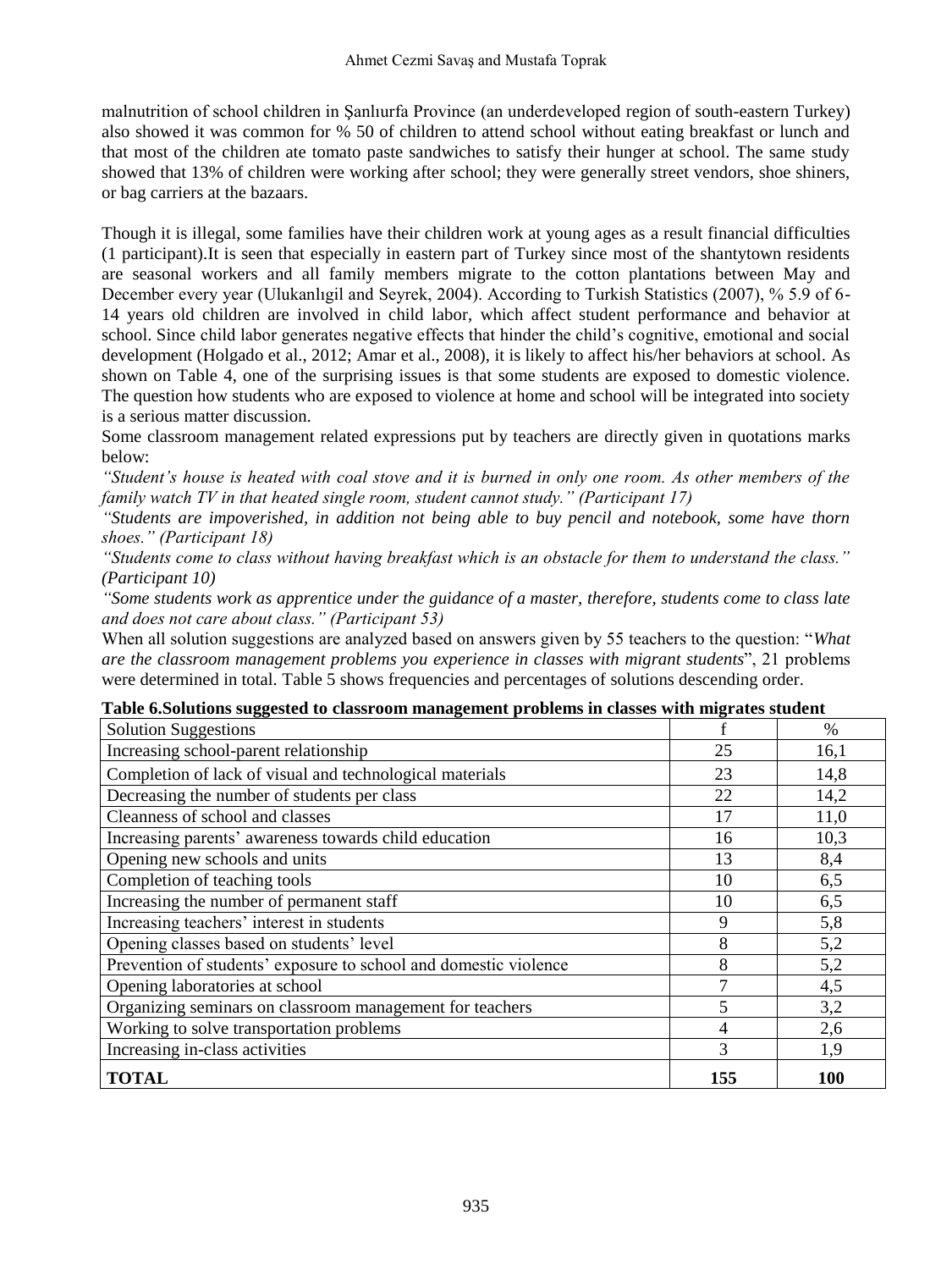As illustrated on Table 6, *increasing school-parent relationship* is the most frequently cited solution (25 participants) for classroom management problems suggested by teachers who teach in classes with migrant students.

Parental involvement refers to communicating between school and home, supporting learning at home, and participating in school life from helping in classrooms to decision making through governance structures (Lewin and Lucking, 2010; Epstein, 2001). As school success partly depends on the support (emotional support, helping with homework, assistance with encouragement, educational decisions) given to child by parents (Savaş, 2012; Peterson et al. 2011), how parents are engaged in learning process of their child is of high importance for students' achievement and for minimization and solution of possible problems students can experience at school. Despite its importance, teachers believe that there is a lack of support from parents in terms of dealing with misbehaviors in class (Savaş, 2012), which necessitates the prioritization of the need for enhancing this relationship.

Cleanness of school (17 participants), completion of lack of visual and technological materials (23 participants), completion of teaching tools(10 participants), opening laboratories at school (7 participants) are among solution suggestions put forward by teachers that are to be considered seriously by school administration.

While prevention of students' exposure to school and domestic violence (8 participants) is another suggestion that both school administration and counseling and guidance experts have to take into account, decreasing the number of students per class (22 participants), opening new schools and units (13 participants) and increasing the number of permanent staff (10 participants) are other solution suggestions that are to be included into macro plans of government. That the number of members in a given family is generally higher in suburbs can be considered a factor in the population density at schools, which is one reason for the high level of noises in classes along with teachers' inexperience and incompetence in classroom management.

As indicated on Table 3, lack of experience and teachers' age is one of the reasons why teachers experience classroom management problems. Within this context, it makes sense that teachers suggested organization of classroom management related seminars. Piwawar, Thiel and Ophart(2013) who studied teachers' classroom management competencies following an in-service training found out that teachers reported better competencies in monitoring, group mobilization, time management, clarity of program of action sub dimensions of classroom management. That some studies (e.g. Güven and Cevher, 2005;Yalçınkaya and Tombul) found no difference in teachers' perceptions towards classroom management based on in-intensity of service training taken could have resulted from the perceived ineffectiveness of in-service seminars. Otherwise, teachers who are involved in in-service training programs tend to become more interventionist in classroom management (Ritter and Hancock, 2007) and these programs have effects in improving teachers' positive classroom management and productivity, in reducing peer conflict, and in engaging students in the learning tasks of preschool (Morris, Raver, Lloyd and Millenky, 2009).

Some classroom management related solutions suggested by teachers are directly given in quotations marks below

*"The key in solution of student problems is the communication between parents and teachers" (Participant 36).*

*"A new school must be founded on this neighborhood to decrease the number of students per class" (Participant 55).*

*"Cleanness at school must be given to private companies through tenders; this is a must for a healthy environment." (Participant 39)*

*"All teachers must treat students with affection and love just as they treat their own child" (Participants 1).*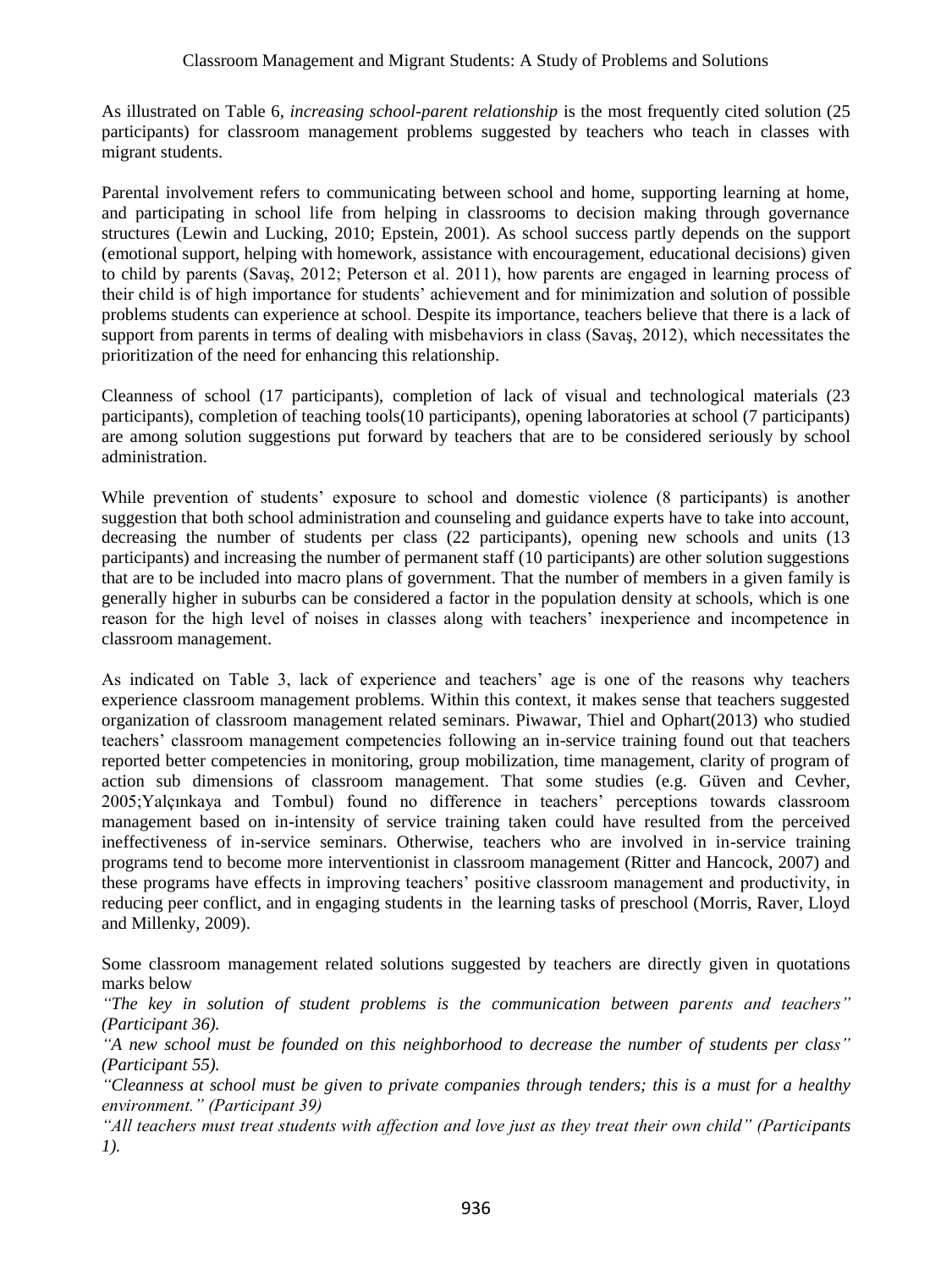*"Courses and meetings to inform parents about the importance of education must be held." (Participant 42)*

*"That student is beaten at school and home deteriorates the problems. Serious precautions must be taken by senior administrators to prevent this from happening." (Participant 18)*

## **4. Conclusion**

Because learning and teaching cannot take place in a mismanaged classroom (Marzano, 2003) and educators at all levels recognize the significant contribution of effective classroom management to student learning and development (Ormrod, 2003; Vitto, 2003), competencies that teachers need to have in terms of maintaining an effective class management is vital for schools to achieve their goals: effective learning leading to positive student outcomes.

This study that is an endeavor to unlock the possible classroom management problems teachers have during their teaching and to provide solutions from teachers' point of view has shown that classroom management related problems could be considered under three categories; teacher-related, school-related, and family-related. Among the most notable problems stemming from teachers can be enlisted as intolerable noise, students' lack of interest and the issue with students' understanding the lesson. While these three problems were taken separately, it could be stated that the last two are the possible consequences of noisy classroom atmosphere. Though some level of noise is acceptable as in-class discussion and interactions could cause this, too much noise would disrupt students' attention and thus decrease their engagement in class that could be expressed as the reason why students lose their interest in class and were unable to understand the lesson. Unless teacher lower down the noise level to a desirable level, a positive classroom atmosphere that would nurture students' active engagement in class would not be possible.

As for problems that are noted to have resulted from school-related factors, crowded classes, lack of technology and visual aids, lack of hygiene at school and school violence are the most frequently reported ones. As all three categories cannot be completely separated from each other since school is a system consisting of attached parts, it could be maintained that high number of students per class could be a reason for too much noise in class reported as teacher related above. Especially in suburbs where teacherstudent ratio is very high in Turkey (ERG Report, 2011), this problem becomes more prominent. In these schools, the lack of necessary technological equipment and visual aids are also reflected on classroom management problems since technology integration into education is regarded as effective in student engagement (Ehrmann, 2004; Nelson Laird, Kuh, 2005; Chen et al. 2010, Hu and Hui, 2012). Schools covered with dust and lack necessary clean environment are also seen as a factor that influences students' behavior at school while the fact uncovered about students' exposure to violence at school is of great interest since it also signals the very reason behind students' disruptive behavior (Pfutts, 1978, Alikaşifoğlu et. al, 2004, Mertoğlu and Aydın, 2012).

Family also functions as an agent affecting students' behaviors at school and in class. It is observed that most families cannot create a positive study room for their children at home, that most students are not supported financially and they do not get daily nutrients needed for their physical, emotional and social development which is also shown in Ulukanlıgil and Seyrek(2004)' s study. While all these problems could be linked to family's socio-economic status, it must be cautioned that government should play a role to support disadvantaged students and must preserve equity in a sense that these students need more support than their counterparts. While Ministry of Family and Social Politics has lately attempted to decrease rate of child labor in a notice dated 20.09.2012 (see:http://www.aile.gov.tr/upload/Node/2176/files/cocuk\_isciligini\_onlenmesi\_2012-20.pdf), the rate of child labor among 7-15 years old children is 6 % (Adaman and Çağlar, 2006). The family-supporting responsibility put on children's shoulder by family at early ages could be seen as factor negatively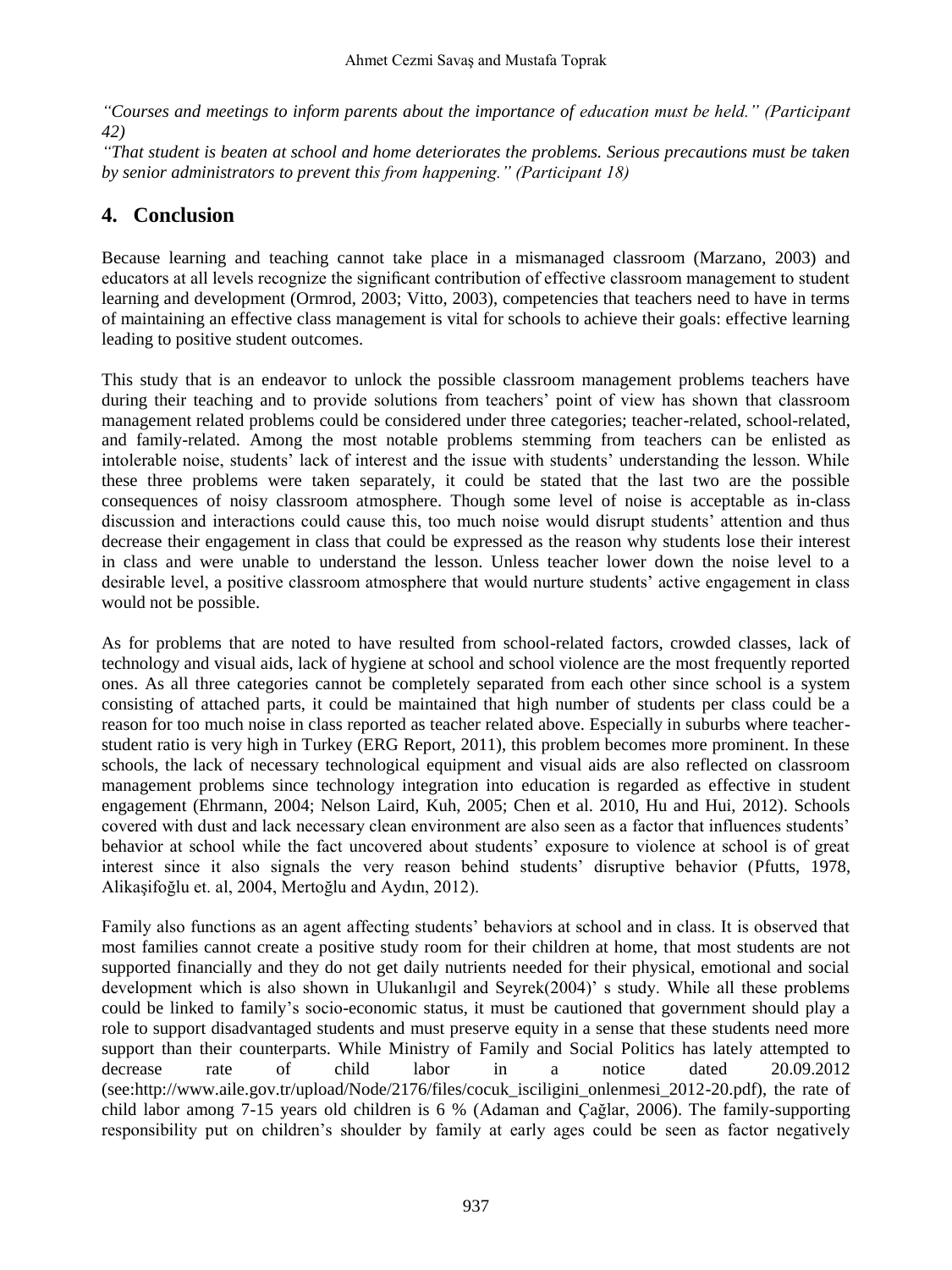influencing students' perceptions regarding school's role on their life, their existence at school and also their personal development (Holgado et al., 2012; Amar et al., 2008).

#### **5. Recommendations**

Studies that focus on problems students who migrate to suburbs experience at school and possible solutions from parents and school administrators' point of views could be carried out.

Recommendations to parents: They must be in a better dialog with school, create positive study environment for students, should refrain from resorting to violence in their communication with their children, and avoid child labor.

**Recommendations to teachers:** They must be in continuous contact with parents, show more interest in students, try to motivate them, be more involved in activity-based teaching and avoid resorting to violence.

**Recommendations to practitioners:** The need for materials at school and in class must be met, hygiene at school organizations must be watched with care, new schools must be opened to decrease teacherstudent ratio, work to prevent students' exposure to violence, seminars must be organized to help parents become more aware of the importance of education, in-service education programs must be organized to give novice teachers more insights about classroom management skills.

#### **References**

- Adaman, F., Çağlar, K. (2006), Türkiye'de Büyük Kentlerin Gecekondu ve Çöküntü Mahallelerinde Yaşanan Yoksulluk ve Sosyal Dışlanma, Avrupa Komisyonu, *Sosyal Dışlanma ile Mücadelede Mahalli Topluluk Eylem Programı 2002-2006 Raporu*, Retrieved from http://ec.europa.eu/ employment\_social/ social\_inclusion/docs/2006 /study\_turkey\_tr.pdf).
- Akar, H. (2010).Challenges for schools in communities with internal migration flows: Evidence from Turkey. *[International Journal of Educational Development](http://www.sciencedirect.com/science/journal/07380593)*, 30(3), 263–276.
- Aksel, S., Gun, Z., Irmak, T. Y., & Cengelci, B. (2007). Migration and psychological status of adolescents in Turkey. *Adolescence*, 42(167), 589–602.
- Alikaşifoğlu, M., Ergingöz, E., Ercan, O., Uysal, O, Kaymak, D. A., & Ilter, O. (2004).Violent behavior among Turkish high school students and correlates of physical fighting. *European Journal of Public Health*, 14, 173-177.
- Altun, S. A. and Baker, Ö. E. (2010). School violence: A qualitative case study. *Procedia Social and Behavioral Sciences,* 2 (2010) 3165–3169.
- Amar, J., Palacio, J., Llina´s, H., Puerta, L., Sierra, E., Pe´rez, A.M., Vela´squez, B., (2008).Calidad de Vida y Salud Mental en menorestrabajadores de Toluviejo.(Quality of life and mental health in child workers from Toluviejo). *Suma Psicolo´gica,* 15(2), 385–410.
- Arı, R., & Saban, A.(2000). *Sınıf Yönetimi*. Konya: Mikro Dizgi.
- Baslevent, C., & Dayıoğlu, M., (2005). The effect of squatter housing on income distribution in Urban Turkey. *Urban Studies*, 42 (1), 32–45.
- Brown, D. F. (2004). Urban teachers' professed classroom management strategies: Reflections of culturally responsive teaching. *Urban Education*, 39(3), 266-289.
- Büyüköztürk, Ş., Çakmak, E. K., Akgün, Ö.E., Karadeniz, Ş., & Demirel, F. (2008). *Bilimsel Araştırma Yöntemleri*. 2.Baskı, Ankara: Pegem Akademi.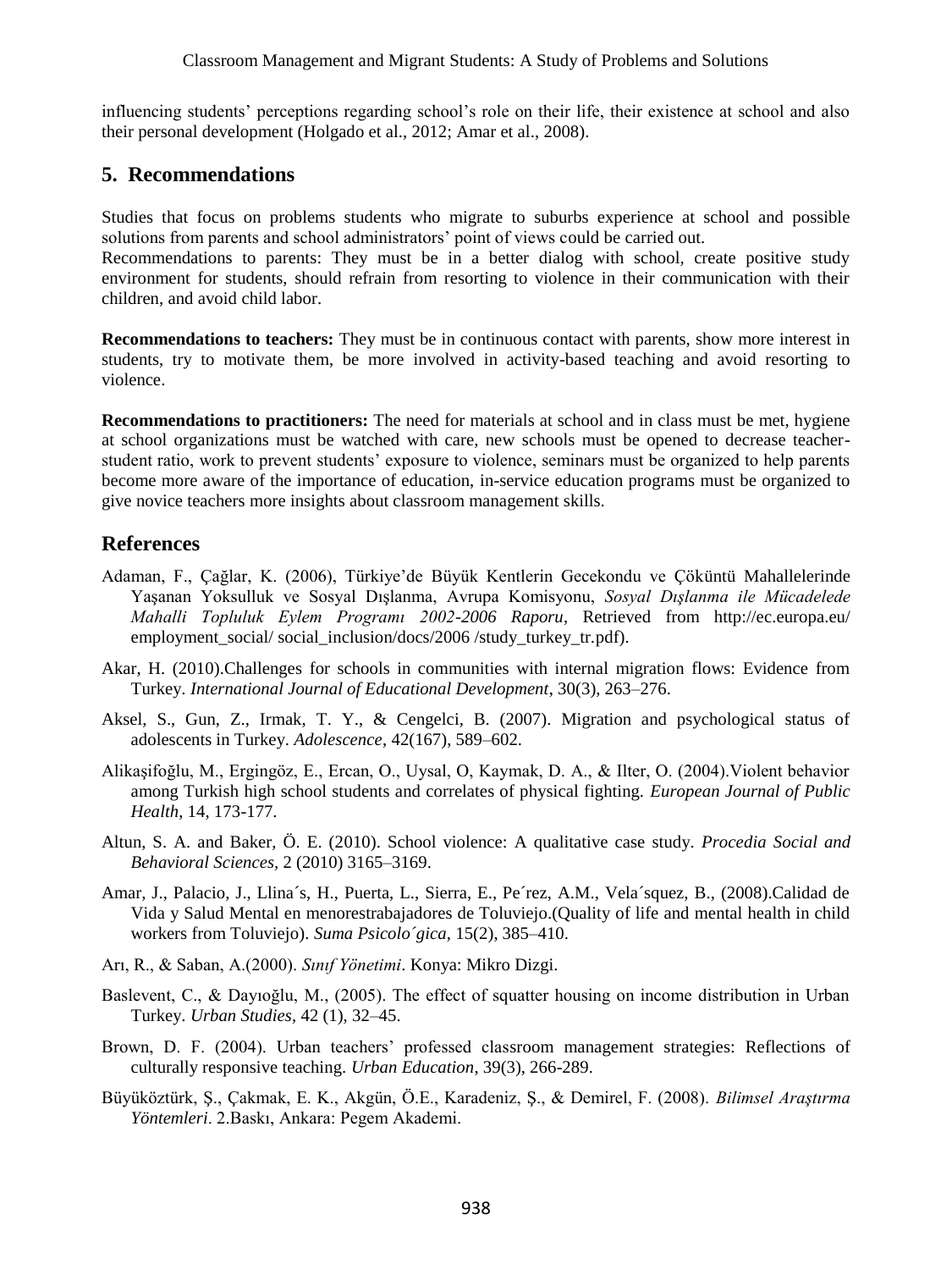- Carlson, K. T. (2006). Poverty and youth violence exposure: Experiences in rural communities. *Children and Schools,* 28, 87–96.
- Chauhan, P., & Reppucci, N. D. (2009). The impact of neighborhood disadvantage and exposure to violence on self-report of antisocial behavior among girls in the juvenile justice system. *Journal of Youth and Adolescence*, 38, 401–416.
- Chen, P. D., Lambert, A. D., & Guidry, K. R. (2010). Engaging online learners: The impact of Webbased learning technology on college student engagement. *Computers and Education* 54, 1222–1232.
- Deaton, C. (2012) Teachers' reflections on effectively managing their classroom: A discussion of how two experienced science teachers examined their classroom management practices, *Reflective Practice: International and Multidisciplinary Perspectives*, DOI:10.1080/14623943.2012.749229.
- Demir, S. (2009). Teacher perceptions of classroom management and problematic behaviors in primary schools. *Procedia Social and Behavioral Sciences,* 1, 584–589.
- Doyle, W. (1986). Classroom organization and management. In M. C. Wittrock (Ed.), *Handbook of research on teaching (3rd ed.)*. New York: Macmillan.
- Ehrmann, S. C. (2004). Beyond computer literacy: Implications of technology for the content of a college education. *Liberal Education,* 90(4), 6–13.
- Epstein, J. L. (2001). *School, family and community partnerships: Preparing educators and improving schools*. Boulder, CO: Westview Press.
- ERG (2011). Eğitim izleme göstergeleri, eğitim izleme raporu, sayfa 157-202. (Retrieved from [http://erg.sabanciuniv.edu/sites/erg.sabanciuniv.edu/files/EIR2011.EK\\_\\_1.pdf\)](http://erg.sabanciuniv.edu/sites/erg.sabanciuniv.edu/files/EIR2011.EK__1.pdf).
- Göksen, F., & Cemalcılar, Z. (2010). Social capital and cultural distance as predictors of early school dropout: Implications for community action for Turkish internal migrants. *International Journal of Intercultural Relations,* 34, 163–175.
- Greer-Chase, M., Rhodes, W. A., & Kellam, S. G. (2002). Why the prevention of aggressive disruptive behaviors in middle school must begin in elementary school, the clearing house. *A Journal of Educational Strategies, Issues and Ideas,* 75(5), 242-245
- Güven, E. D., & Cevher. F. N. (2005). Okul Öncesi Öğretmenlerinin Sınıf Yönetimi Becerilerinin Çeşitli Değişkenler Açısından İncelenmesi. *Pamukkale Üniversitesi Eğitim Fakültesi Dergisi*, (2) 18. 1-22.
- Hagger, H., & McIntyre, D. (2000). What can research tell us about teacher education? *Oxford Review of Education*, 26(3–4), 483–495.
- Hong, J. S., & Espelage, D. L. (2012). A review of research on bullying and peer victimization in school: An ecological system analysis. *Aggression and Violent Behavior*, 17 (2012) 311–322.
- Halliday-Boykins, C. A., & Graham, S. (2001). At both ends of the gun: Testing the relationship between community violence exposure and youth violent behavior. *Journal of Abnormal Child Psychology,* 29, 383–402.
- Holgado, D, Maya-Jariego, I., Ramos, .I, Palacio, J., Oviedo-Trespalacios, O., Romero-Mendoza, V., Amar, J. (2012). Impact of child labor on academic performance: Evidence from the program ''Edu´ came Primero Colombia''. *International Journal of Educational Development,*  http://dx.doi.org/10.1016/j.ijedudev.2012.08.004.
- Hu, P. J., & Hui, W. (2012). Examining the role of learning engagement in technology-mediated learning and its effects on learning effectiveness and satisfaction. *Decision Support Systems*, 53,782–792.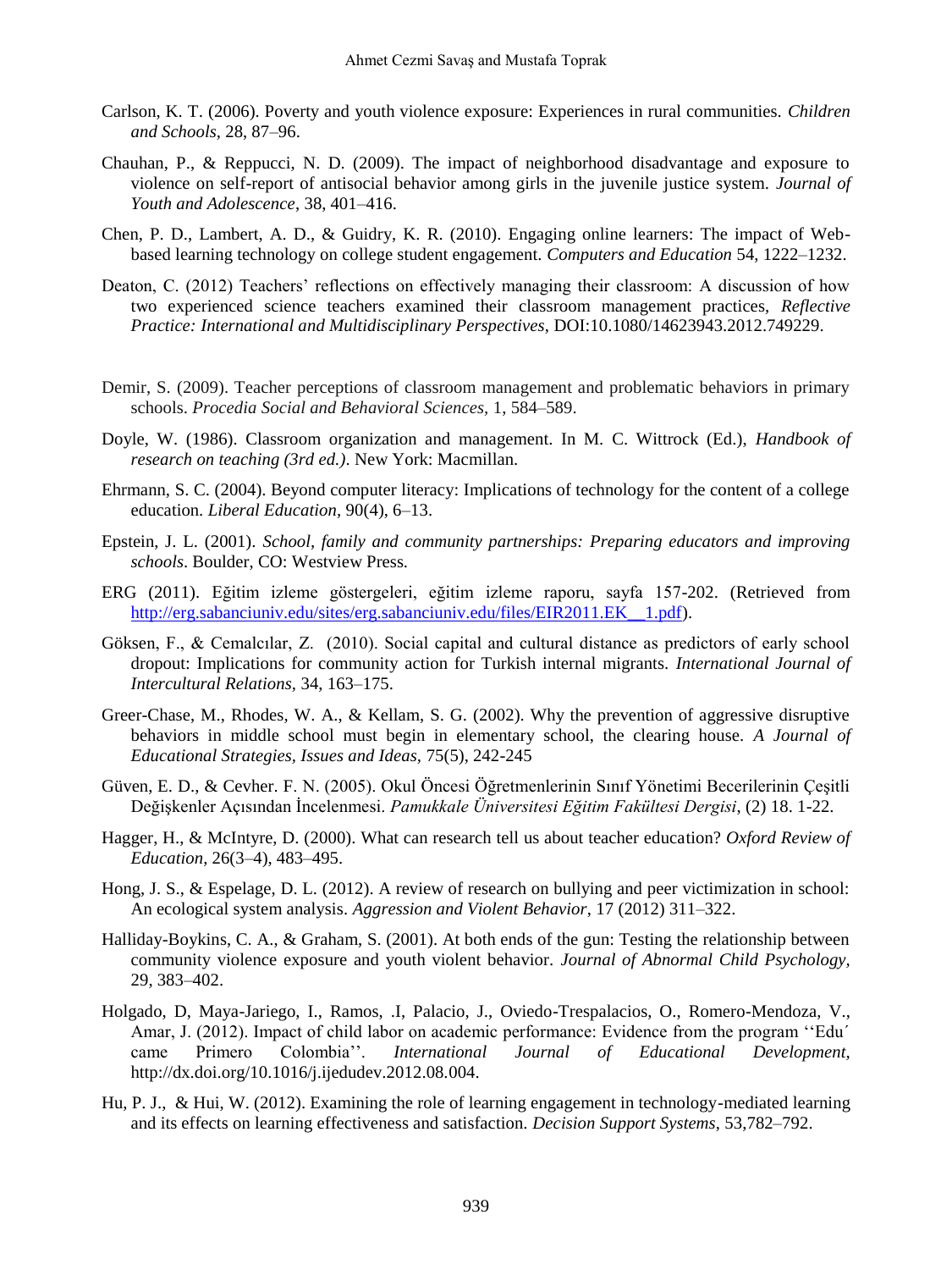- Hyman, I., Weiler, E., Perone, D., Romano, L., Britton, G., & Shanock, A. (1997). Victims and victimizers: The two faces of school violence. In A. Goldstein & J. Conoley (Eds.), *School violence intervention: A practical handbook* (pp. 426–459). New York: Guilford.
- Jones, V. (1996). Classroom management. *Handbook of research on teacher education*, Eds. 1. P. Sikula, T. 1. Buttery, and E. Guyton. New York: Simon and Schuster Macmillan.
- Lewin, C., & Lucking, R. (2010). Technology to support parental engagement in elementary education: Lessons learned from the UK. *Computers and Education*, 54, 749–758. doi:10.1016/j.compedu.2009.08.010.
- Kulu, H., Billari, F., 2004. Multilevel analysis of internal migration in a transitional country: The case of Estonia. *Regional Studies,* 38 (6), 679–696.
- Marzano, R. J. (2003). *Classroom management that works: Research-based strategies for every teacher*. Alexandria, VA: Association for Supervision and Curriculum Development.
- Mertoğlu, M., & Aydın, O. (2012). An analysis of the relationship between the lives of the primary secondary school students regarding domestic violence at home and their academic success. *Procedia - Social and Behavioral Sciences,* 55, 1233–1242.
- Milner, H. R. (2008). Disrupting deficit notions of difference: Counter-narratives of teachers and community in urban education. *Teaching and Teacher Education*, 24, 1573-1598.
- Morris, P., Raver, C., M. Lloyd, C.,& Millenky, M. (2009). Can teacher training in classroom management make a difference for children's experiences in preschool?:a preview of findings from the foundations of learning demonstration. (retrieved from [http://www.mdrc.org/sites/default/files/full\\_44.pdf\)](http://www.mdrc.org/sites/default/files/full_44.pdf).
- Mundschenk, N. A., Miner, C. A., & Nastally, B. L. (2011). Effective classroom management: An air traffic control analogy. *Intervention in School and Clinic,* 47(2), 98–103
- NESSE Report (2008). Education and migration: strategies for integrating migrant children in European schools and societies, A synthesis of research findings for policy-makers. (retrieved from [http://ec.europa.eu/culture/documents/education\\_migration\\_nesse.pdf\)](http://ec.europa.eu/culture/documents/education_migration_nesse.pdf).
- Nelson, L., T. F., & Kuh, G. D. (2005). Student experiences within formation technology and their relationship to other aspects of student engagement. *Research in Higher Education*, 46(2), 211–233.
- Ormrod, J. E. (2003). *Educational psychology: Developing learners*, (4th ed.). Upper Saddle River, NJ: Merrill/Prentice-Hall.
- Peterson, E. R., Rubie-Davies, C. M. Elley-Brown, M. J,. Widdowson, D. A. Dixon, R. S.,& Irving, S. E.. (2011). Who Is to blame? students, teachers and parents views on who ıs responsible for student achievement. *Research in Education*, 86(1), 1-12.
- Pfouts, J. H. (1978).Violent families: Coping responses of abused wives. *Child Welfare*, 57,101-111.
- Phalet, K., & Hagendoorn, L. (1996). Personal adjustment to acculturative transitions: The Turkish experience. *International Journal of Psychology*, 31, 131–144.
- Piwowar, V., Thiel, F., & Ophardt, D. (2013). Training in service teachers' competencies in classroom management. A quasi-experimental study with teachers of secondary schools. *Teaching and Teacher Education*, 30, 1-12.
- Ritter, J. T., & Hancock, D. R. (2007). Exploring the relationship between certification sources, experience levels, and classroom management orientations of classroom teachers. *Teaching and Teacher Education*, 23, 1206–1216.